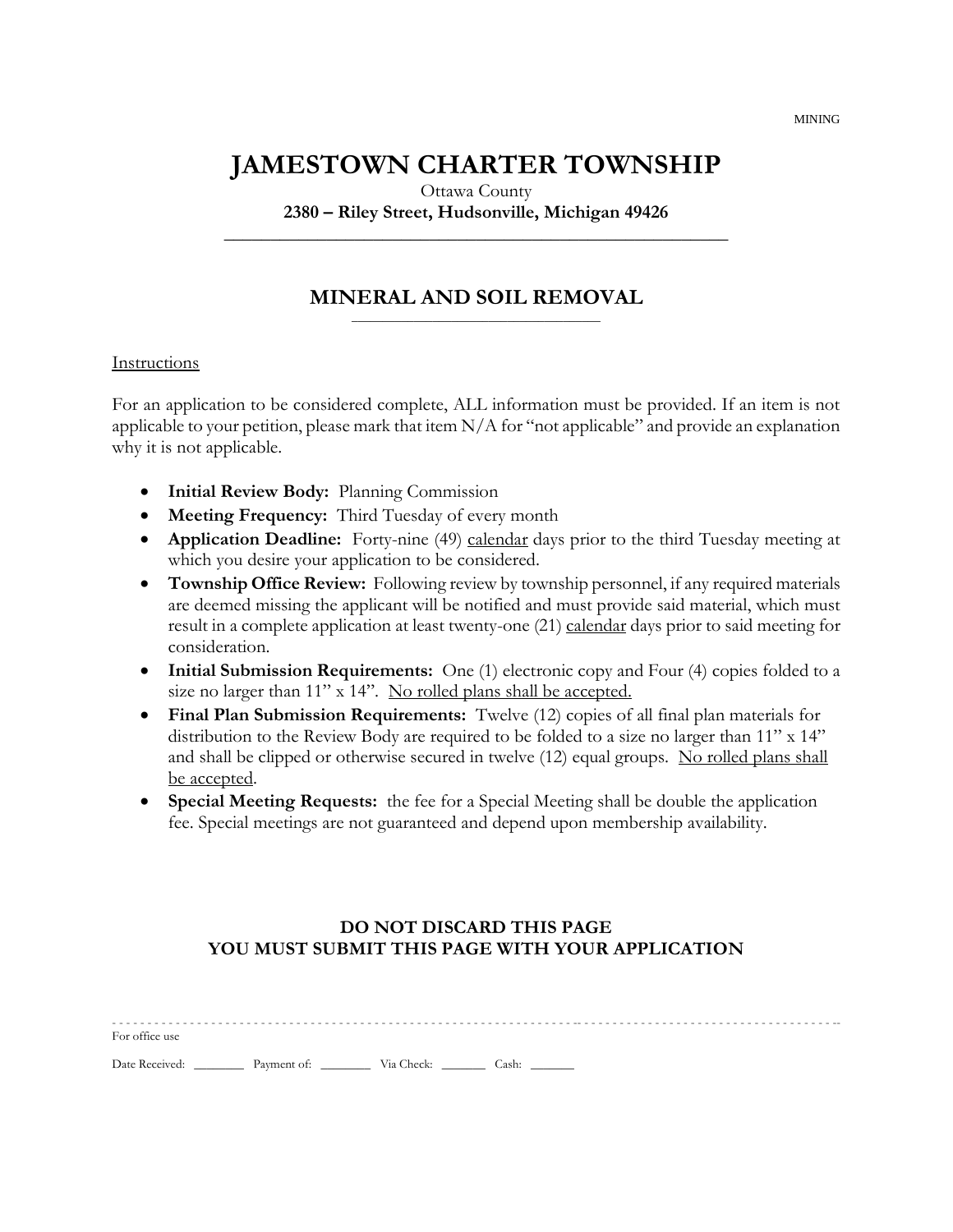**JAMESTOWN CHARTER TOWNSHIP**

Ottawa County **2380 – Riley Street, Hudsonville, Michigan 49426**

**\_\_\_\_\_\_\_\_\_\_\_\_\_\_\_\_\_\_\_\_\_\_\_\_\_\_\_\_\_\_\_\_\_\_\_\_\_\_\_\_\_\_\_\_\_\_\_\_\_\_\_\_\_\_**

## **GRAVEL EXTRACTION APPLICATION**

| NON-REFUNDABLE APPLICATION FEE: \$500.00<br>(Subject to additional fees as determined by the Township for Engineering, Attorney, Planning Consultant, Publishing<br>fees, etc.)                                                                          |
|----------------------------------------------------------------------------------------------------------------------------------------------------------------------------------------------------------------------------------------------------------|
|                                                                                                                                                                                                                                                          |
|                                                                                                                                                                                                                                                          |
|                                                                                                                                                                                                                                                          |
|                                                                                                                                                                                                                                                          |
|                                                                                                                                                                                                                                                          |
| Zoning District:                                                                                                                                                                                                                                         |
| List the name, address, phone number of every person who has a legal or an equitable interest in any<br>property included in the application. Provide proof of ownership or a legal financial interest in the<br>property, such as a purchase agreement. |
| ,我们也不能在这里的人,我们也不能在这里的人,我们也不能在这里的人,我们也不能在这里的人,我们也不能在这里的人,我们也不能在这里的人,我们也不能在这里的人,我们也                                                                                                                                                                        |
|                                                                                                                                                                                                                                                          |
|                                                                                                                                                                                                                                                          |

\*\*By signing this application I acknowledge that I am the legal owner, petitioner or agent and that I have the authority to apply and that I provide consent for township officials to access the property to accurately evaluate the request.

\_\_\_\_\_\_\_\_\_\_\_\_\_\_\_\_\_\_\_\_\_\_\_\_\_\_\_\_\_\_\_\_\_\_\_\_ \_\_\_\_\_\_\_\_\_\_\_\_\_\_\_\_\_\_\_\_\_\_\_\_\_\_\_\_\_\_\_\_\_\_\_\_

\*\*Signature of Applicant Date

MINING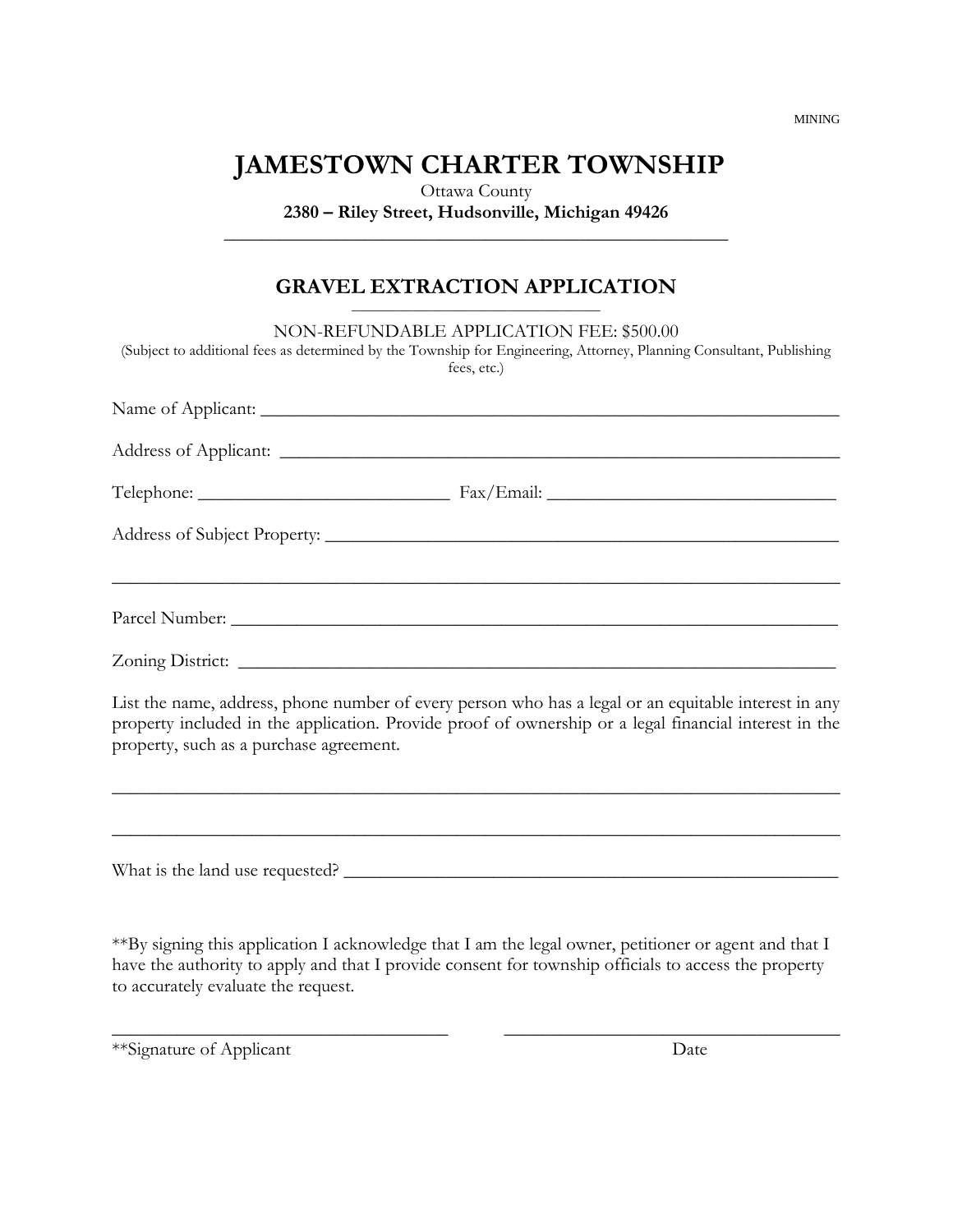#### MINING

#### **SECTION 5 – Application for Soil Moving Permit**

An application for a Soil Moving Permit shall set forth the following information and be accompanied by the following data:

- A. Full identification of the applicant and all persons to be directly or indirectly interested in the Permit if granted.
- B. The business address of the applicant.
- C. A complete physical and legal description (including street address of location where applicable) of the land to which the Permit is to apply. The legal description shall be certified by a registered civil engineer or land surveyor.
- D. A topographic map, certified by a registered civil engineer or land surveyor and prepared with four (4) foot contours, covering the land upon which the soil moving is to take place and three hundred (300) feet, so far as may be possible, outside the exterior boundary of such land.
- E. The exact nature of the proposed soil moving, the type of soil to be moved, removed, excavated, mined or dumped, and an estimate of the approximate number of cubic yards of soil involved.
- F. The applicant shall further describe in detail, by maps or otherwise, the contour and condition of the land as it is proposed to be left upon completion of the soil moving. This shall include a description of any landscaping to be done or other stabilization control to be employed to leave the land in a reasonably level and useable condition and to prevent erosion, dust and other nuisance conditions. Furthermore, the applicant shall include a description of any intended plat, planned development, or of any proposed streets or other improvements to be made upon the property, as well as a general statement of the intended final utilization of the property.
- G. A statement of the manner in which the soil moving work is to be completed and the kind of equipment proposed to be employed.
- H. The proposed route which applicant proposes to use over the public streets and over private property in transporting the soil.
- I. The past experience of the applicant in the matter to which the Permit appertains and the name, address and past experience of the person to be in charge of the soil moving project.
- J. Whether or not any similar permit or application has ever been revoked and/or suspended; and, if so, the circumstances for such revocation or suspension.